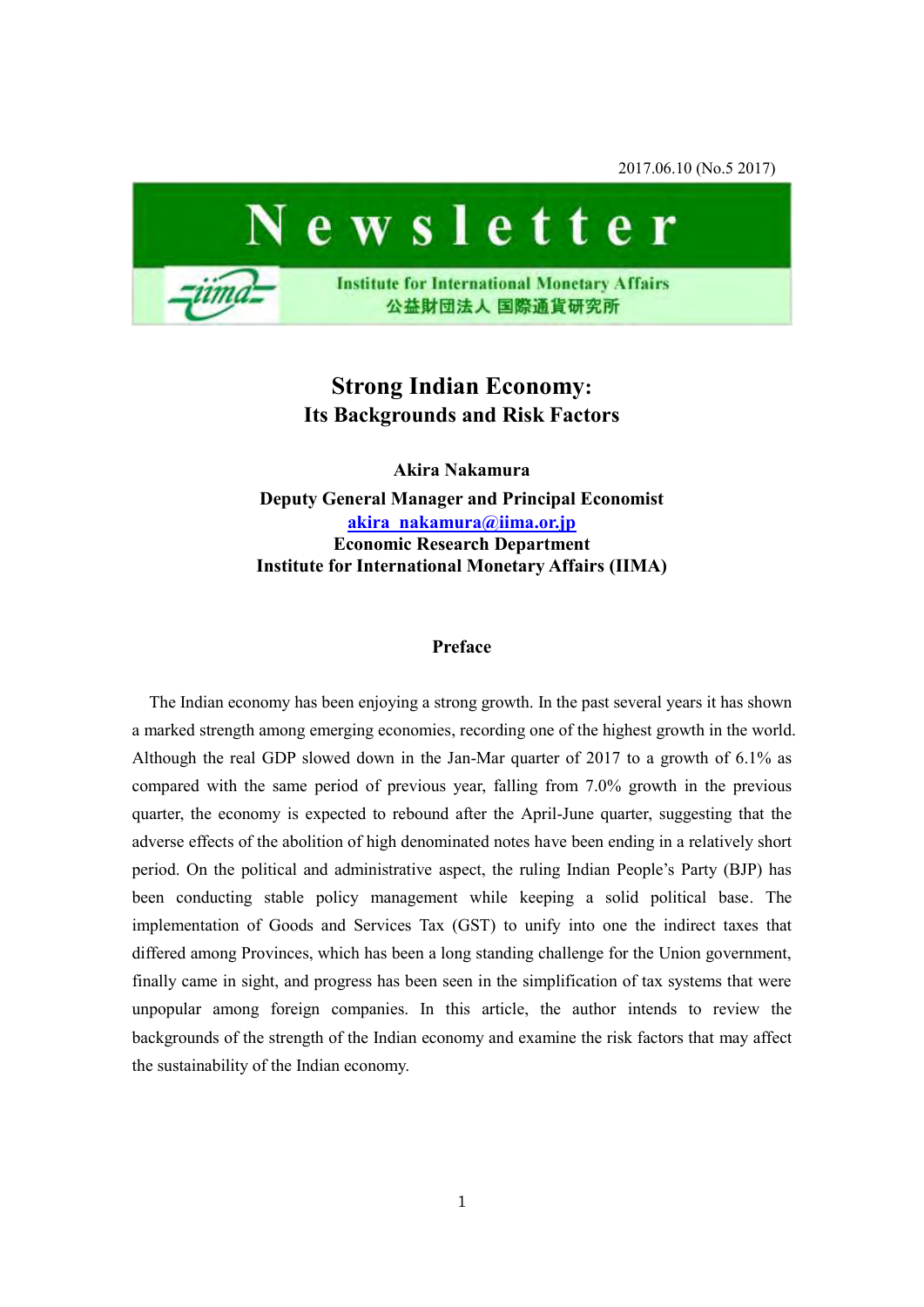# **1**.**Solid Economic Performance with Strongest Growth among Emerging Countries**

Since 2014, the Indian economy has recorded strong growth mainly supported by robust private consumption and capital investment that were helped by price stability under the falling oil prices and fall in interest rates. The real GDP recorded high growth of 8.0% in FY2015 and 7.1% in FY2016 over the previous year, respectively<sup>1</sup>. Especially in 2016, it showed a marked growth of more than 7% in the backdrop of negative growth in resource rich countries of Brazil and Russia due to stagnant commodity prices while the Chinese economy grew by less than 7% for two years in a row. The current account deficits continued to decrease to 1.1% of nominal GDP in 2015.

The exchange rate of the rupee has been stabilized reflecting the strong economic fundamentals and a reduced risk for financing current account deficits. After the victory of Republican candidate Donald Trump in the U.S. presidential election, there was a global capital reflow to the U.S. on the expectation for its higher growth and higher interest rates through the increase in public investment and tax reduction promised by the new government. This caused depreciation of many currencies of emerging and developing countries, among which the fall of the Indian rupee remained relatively small. Since the beginning of 2017, the rupee has been continuing to follow a steady and solid path.

The main reason why the real GDP in 2016 sustained its high level of growth, albeit decelerating a bit from 2015, was attributed to the robust development in private consumption and government consumption. Private consumption gained its impetus helped by increased purchasing power due to stable price development and recovery of farm incomes. Government consumption was likely to be pushed up by the pay raise for government employees. Capital investment also kept its relatively steady development. Overall the domestic demand continued to increase briskly. The real GDP grew 6.1% in the Jan-Mar period of 2017, mainly reflecting slower growth in private consumption, slowing from 7.0% growth in the previous quarter. However, the growth rate is expected to reaccelerate in April-June quarter and after, and it seems the adverse influence of the currency exchange initiative (abolition of high value notes implemented in November 2016) has been short-lived and relatively mild.

Consumer Price has remained steady and stable. As there was a substantial rainfall in the rainy season of June to September 2016, causing no serious shortage of agricultural products, and the sagging oil prices are expected to continue for a while, it is highly probable that the price stability will continue<sup>2</sup>. Given the stable price development and sustained influence of

-

 $1$  Refers to a fiscal year that covers from April to the next March. Same applies below.

<sup>&</sup>lt;sup>2</sup> IMF forecasts the rise of the CPI at 4.8% for 2017 and 5.0% for 2018.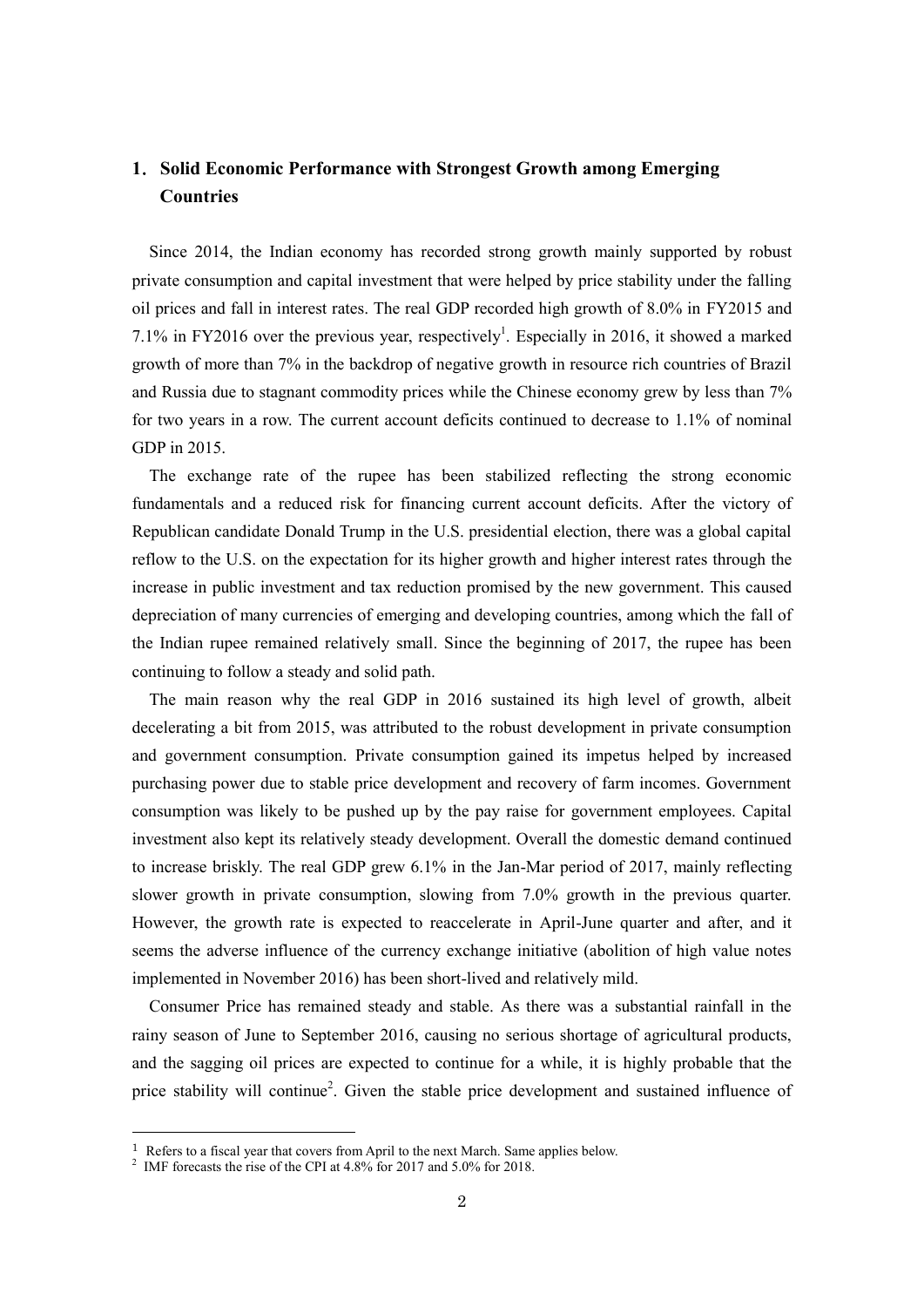easy monetary policy, the economy will continue to grow at around 7% from 2017 to 2018. Unless there are any exogenous shocks, possibility is high that the same degree of growth will continue even after that. The central bank estimates the potential rate of the Indian economy at 6.8%, and judging from this point, the growth rate expected above will be a reasonably sustainable level for the Indian economy<sup>3</sup>.



Chart1: Real GDP Growth Rate and Consumer Price Development

# **2**.**Eliminated Constraints against the Economic Growth—Inflation and Current Account Deficits**

The inflationary tendency and large current account deficits which have been a long-standing problem to India have been gradually improved since 2014. Both consumer and wholesale prices remain on a stable course helped by a sagging oil price and the recent stability in food prices. The current account deficits, in the meanwhile, have tended to narrow mainly because of decrease in imports centering on oil and oil-related products due to the sagging oil prices. Falling oil prices have benefitted India both in terms of stable inflation and narrowing current account deficits.

# $(1)$  Inflation Turns to be Stable

-

Consumer price continued to rise until 2013 at a speed to reach almost 10% level, but after 2014 it subsided reflecting the stagnant oil prices. In 2016, CPI tended to decline as the food price stabilized since August reflecting stable vegetable and fruit prices supported by sufficient rainfall in the rainy season of June to September. The stable development continued into 2017, with the CPI rise in April declining to 3.0% over the 12 months. (Chart 2)

<sup>(</sup>Source) IMF and Reserve Bank of India

<sup>3</sup> Reserve Bank of India Working Paper Series No.5/2016"India's Potential Output Revised" issued in April 2016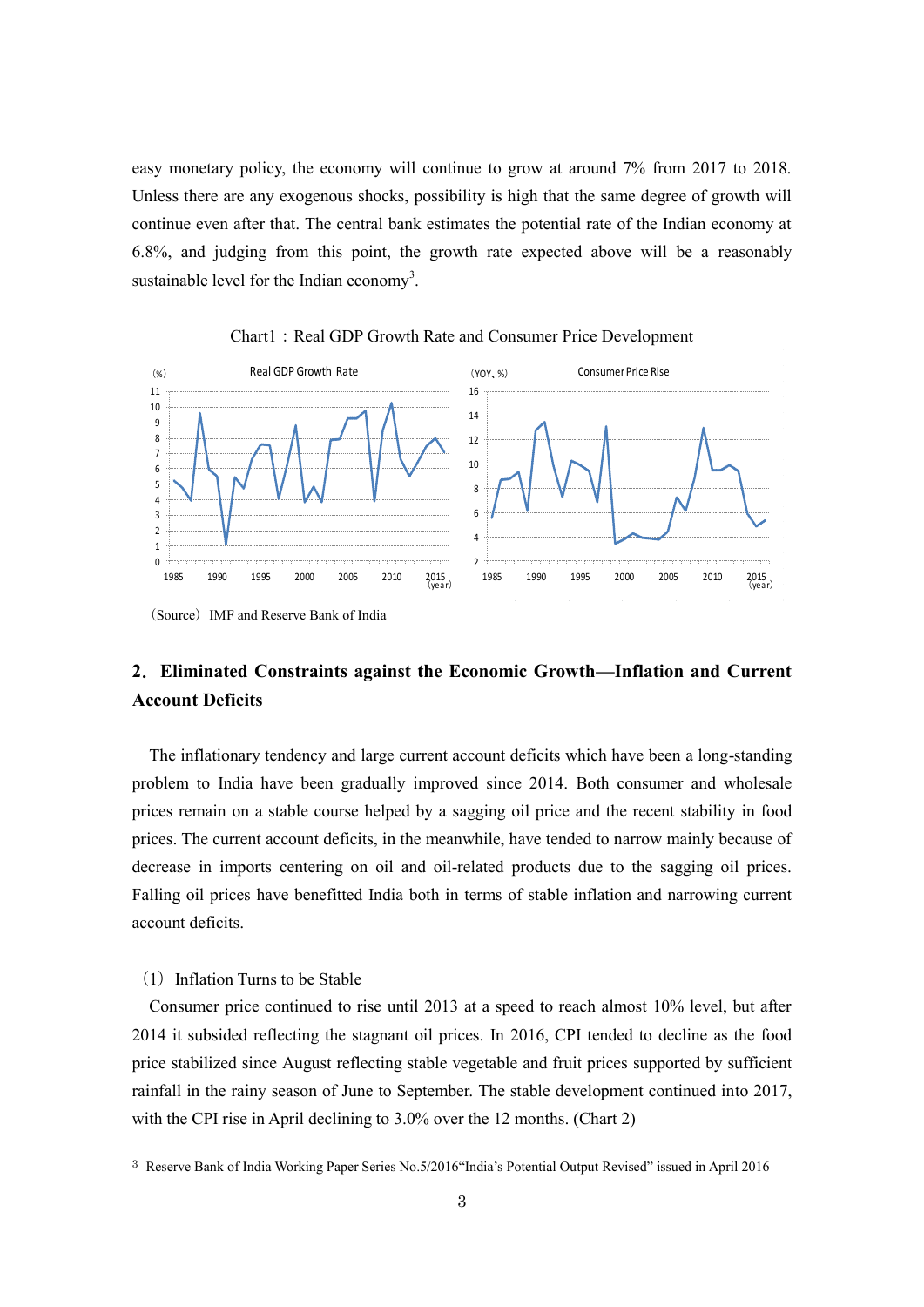Agricultural products are expected to stabilize supported by the favorable rainfall in 2016. Continued stability in inflation will also be helped by the low prices in international commodity prices including oil and oil related products as oil prices are expected not to rise persistently in the foreseeable future. The relatively smaller fall of the rupee will also contribute to the stable import prices. Overall, the price development is estimated to remain on a stable trend for the time being.





(Source) Reserve Bank of India

# (2) Narrowing Current Account Deficits

The current account of India turned into deficit in 2004 mainly due to the expansion of a trade deficit. The deficit continued to expand to a 5% level against nominal GDP in 2012. (Chart 3)





(Source) Reserve Bank of India

Since 2013, however, the current account deficits continued to decrease to 1.1% of nominal GDP in 2015, as the services account surplus and secondary income surplus centering on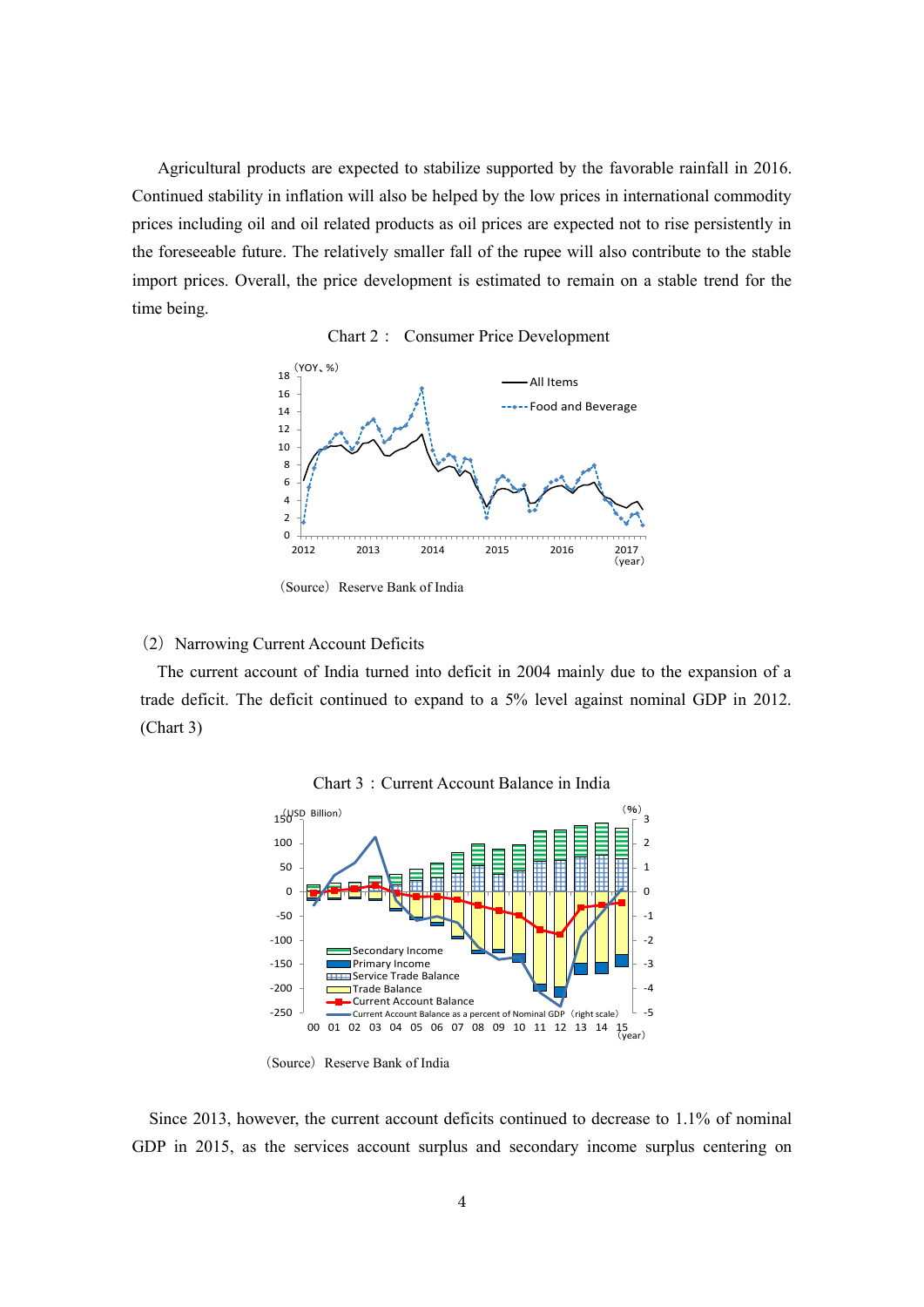overseas workers' remittances tended to increase while the trade deficits continued to decline. The decline of the trade deficits was mainly attributable in 2013 to the decrease of imports of gold due to restrictive measures with higher customs tariffs and since 2014 to the decrease of imports of oil and oil products helped by falling oil prices. In the months ahead, a large expansion of trade and current account deficits is hard to expect since the Indian exports will be on a rise following the mild recovery of the global economy while the decreasing trend of imports is likely to continue reflecting the oil prices expected to be sustained at lower level.

Moreover, while India's external debts have been mildly expanding, the ratios of its debt outstanding to nominal GDP and short-term debts to foreign exchange reserves remain at low level compared to other emerging countries. In this regard India has won a certain confidence of market participants, which seems to be underpinning the stable development of the rupee in recent months as compared to other emerging currencies.









(Notes) As of the end 2015. The higher short-term external debt ratio to FX reserves represents a larger uncertainty over the foreign currency financing.

(Source) World Bank data.





(Source) Reserve Bank of India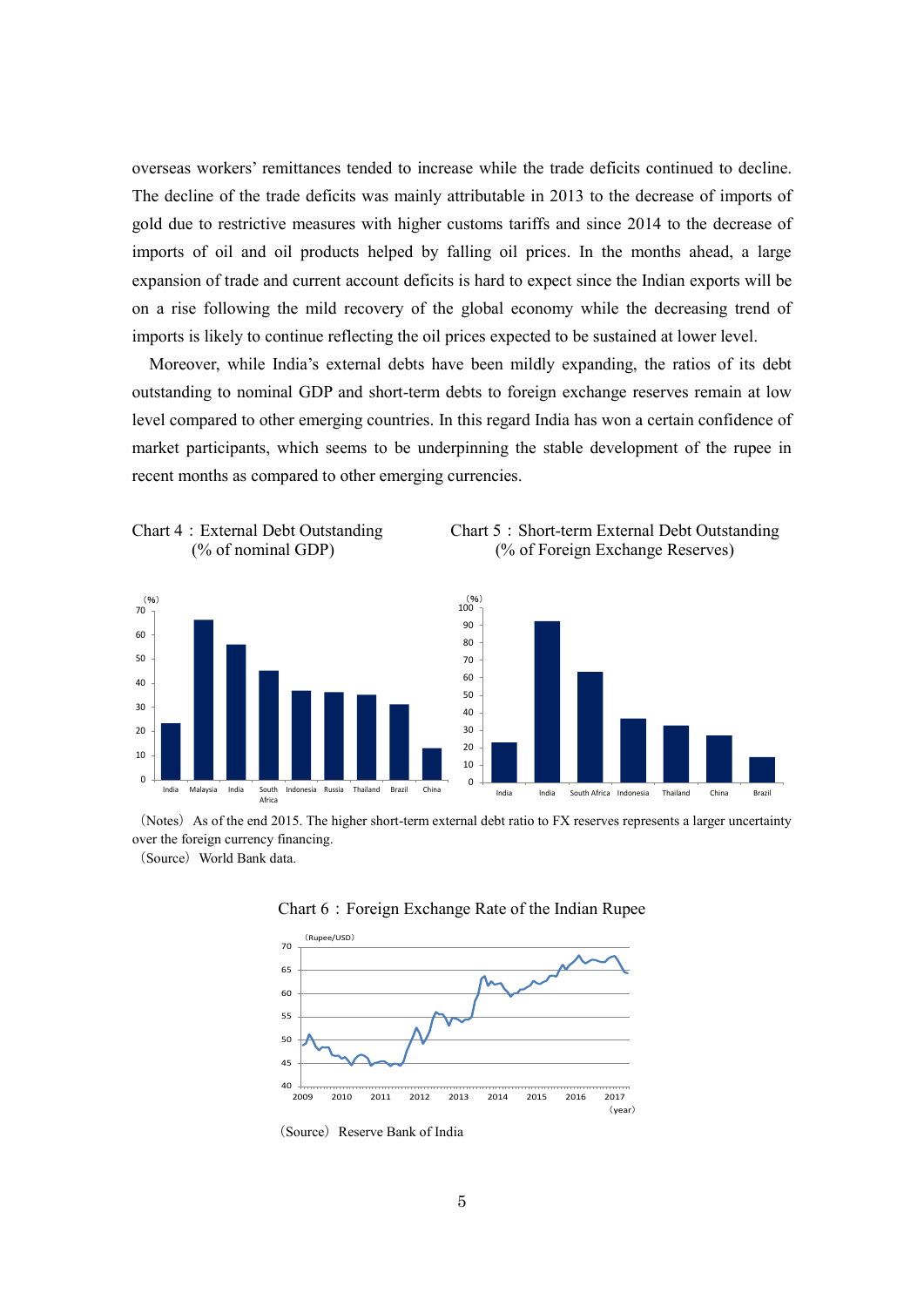#### **3**.**Structural Reforms of Prime Minister Modi in his Two Years Term**

Three years have passed since Prime Minister Modi assumed the office in May 2014. He and the Indian Peoples Party set out a structural reform program to revitalize the Indian economy with its effort to make efficient policy management under a smaller government. The priority areas in the economic policies included (i) control of food inflation through agricultural reforms, (ii) improvement of business environment like tax system and labor laws, (iii) improvement of infrastructure, (iv) promotion of foreign direct investment in India, and (v) revitalization of manufacturing industry. Among these areas, progress has been seen in all items except (v) manufacturing industry, together with elimination of corruptions. It seems that the reforms have been assessed as achieving a significant result on the whole.

First, as for the reform on agricultural areas in (i) above, the administration decided to curtail the scope of raising minimum prices for buying out crops and later controlled the increase of domestic food prices, which are considered to have laid the foundation for the current price stability. The draft budget for FY2016 contained a taxation intended to agricultural development.

On the second item of tax system, introduction of the goods and services tax (GST), a long standing challenge for India, has been finally set. The GST is an indispensable policy measure that unifies the indirect taxes between the Union government and local governments and that simplifies the complicated taxation system in India. There have been strong requests by foreign companies including those from Japan, and therefore its progress affects the success and failure of the reforms themselves. Although the initial plan of introducing a unified single tax rate was postponed and replaced by a plan for applying 4 stages of tax rates ranging from 5% to 28%, it will realize a simplification of the current complex tax structure with over 15 kinds of tax rates into a single tax structure with four tax rates. With this simplification companies can expect a positive effect of reduced tax filing costs, which will likely improve the investment environment to the foreign affiliated companies. Although the revision of land expropriation law and labor law has yet to be seen, Insolvency and Bankruptcy Code was enacted in May 2016, steadily paving the way to a more improved legal environment.

As for the infrastructure improvement in (iii) above, progress has been recognized on the construction of highways and extension of existing roads. In the draft budget for FY2016, criteria for reviewing the contracts for the Public-Private joint projects have been incorporated to revitalize the infrastructure improvement. Among the infrastructure projects, both Japan and China seek to get acceptance of orders in the area of high speed railways, actively lobbying the government to give them a favor. Foreign direct investment in India (iv) increased for the past 2 years in a row, suggesting a positive effect of attracting foreign capital through infrastructure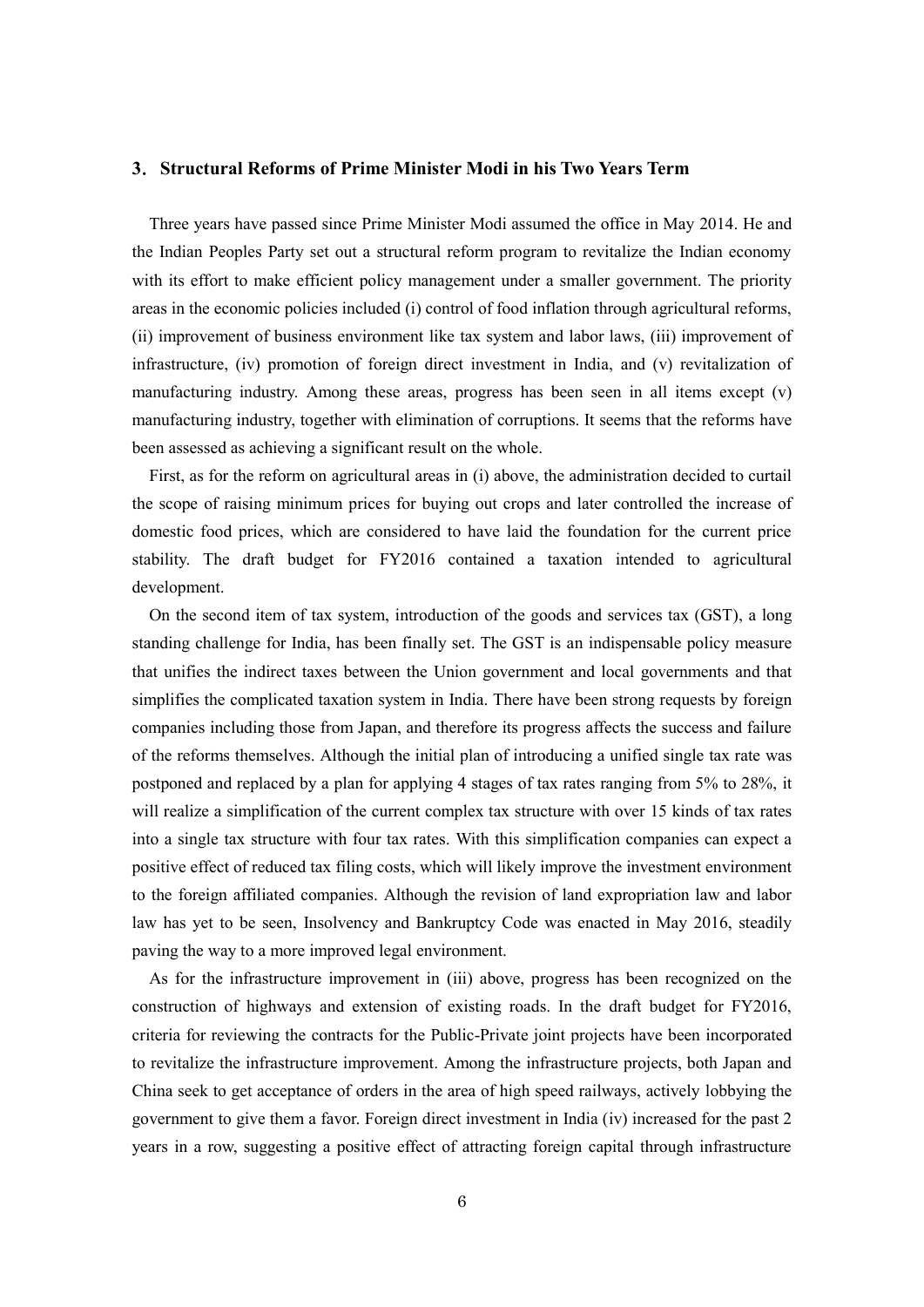improvement. Foreign investment in India amounted to \$44.9 billion in 2015, increasing by 27.3% over the previous year and recoding the largest amount since the global financial crisis of 2008. Especially investment from Singapore and Mauritius showed a big increase mainly because these countries were exempted from capital gains tax on their income transfers based on the bilateral tax treaties between them. (Chart 7)



Chart 7: Foreign Direct Investment in India

On the other hand, there is no tangible result in the revitalization of manufacturing industry noted in (v), it is assessed. Although the government, under the slogan of "Make in India", set out an objective to raise the ratio of manufacturing industry in the GDP from the current 16% to 25% by 2022, no new policies to stimulate the industry are announced.

Summing up, the efforts of structural reforms under the Modi administration have achieved a certain level of results, which can be evaluated to have contributed to creating a basis for a strong growth of the real GDP that exceeded 7% in the three successive years from 2014 to 2016.

#### **4**.**Non-performing Assets Problems of the Banks**

In India non-performing assets of banks have been increasing, causing a problem in making loans to a part of industries and companies. Specifically serious are the public sector banks, with their loan extentions to large companies significantly slowing. According to the asset assessment by the central bank, Non-Performing Assets (NPA) ratio of commercial banks recorded a high level of 7.8% as of March 2016. The main reason is attributed to a weak loan assessment and inadequate credit risk management of the public sector banks. (Chart 8)

Reflecting the difference in the financial standing among the banks, a gap is occurring in the

<sup>(</sup>Source) Reserve Bank of India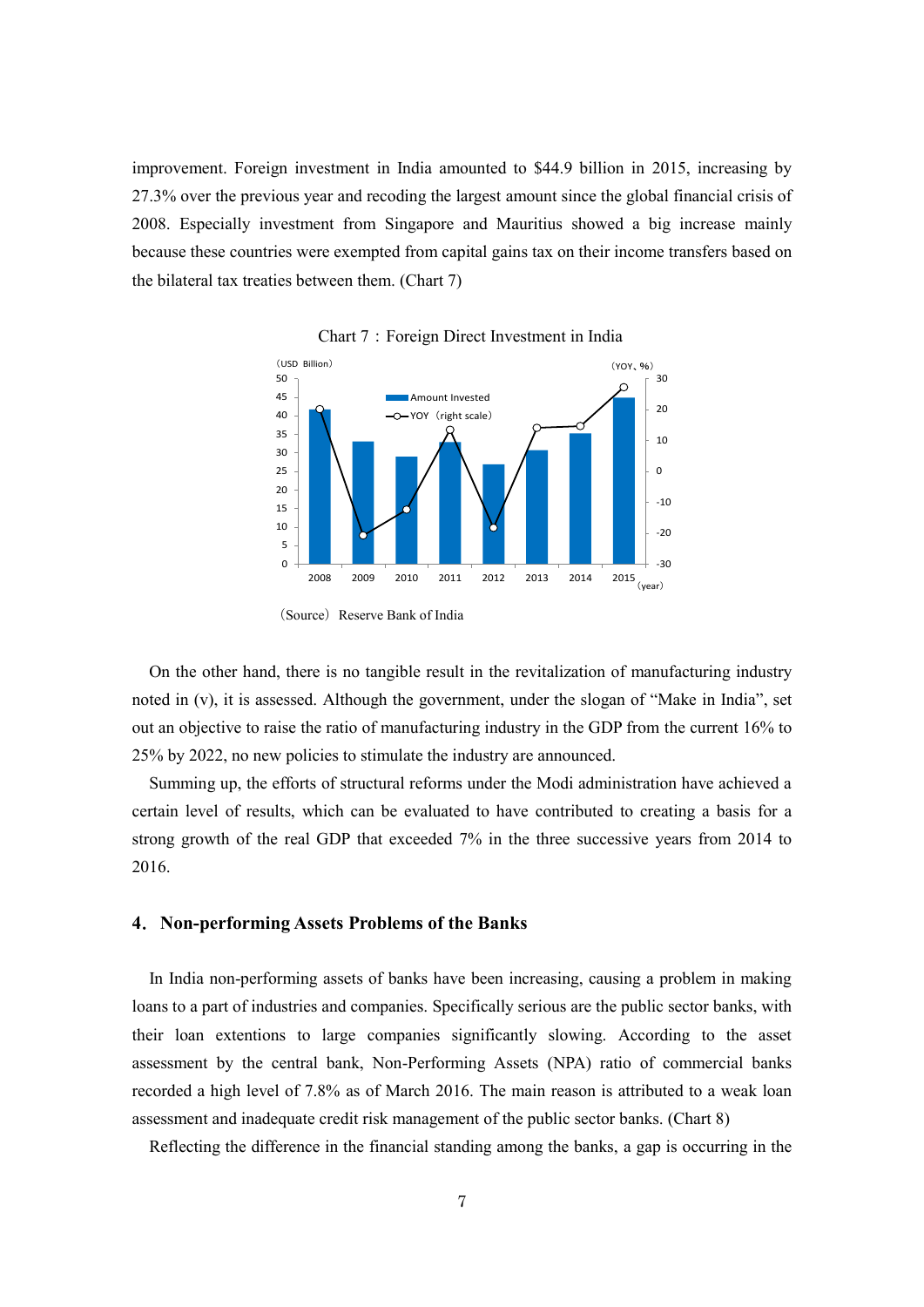pace of increase in lendings between the public sector banks and private banks. The public sector banks have suffered from worsening in their balance sheets saddled with a high NPA ratio and the increase in their lending is slowing as a whole because the majority of their lending is directed toward companies who have relatively moderate increase in demand for funds. On the other hand, private banks are increasing their lending pace since they have a stronger balance sheet and their lending is mainly directed to retail sector who has a solid demand for funds.





The Reserve Bank of India estimates that the NPA ratio will continue to rise for a while. According to its financial stability report issued in December 2016, the NPA ratio is forecasted to rise up to 10.1% by March 2018, after recording 9.8% in March 2017. By industrial groups, the ratio in such sectors as steel, engineering and infrastructure, which have been positively financed under the infrastructure improvement policy by the government, is expected to reach higher levels.

Although the NPAs are at their worst as ever, they are believed to be safely managed through the early injection of public money, as the Indian economy is growing rapidly supported by private consumption and the share of the banking sector is still small in the economy. The government, based on the estimation that it would need a capital injection equivalent to 1.8 trillion rupees for a period of 2015-2018, has already injected in stages 0.7 trillion rupees excluding the fund of 1.1 trillion rupees that were raised independently by the banks. As the injection by the government of 0.7 trillion rupees accounts for only 0.4% of nominal GDP, hindrance, if any, to further increase of injection is likely to be small.

<sup>(</sup>Note) Ratio of non-performing assets in total lending. Actual results as of every March. Estimate for the figure for 2017. (Source) Reserve Bank of India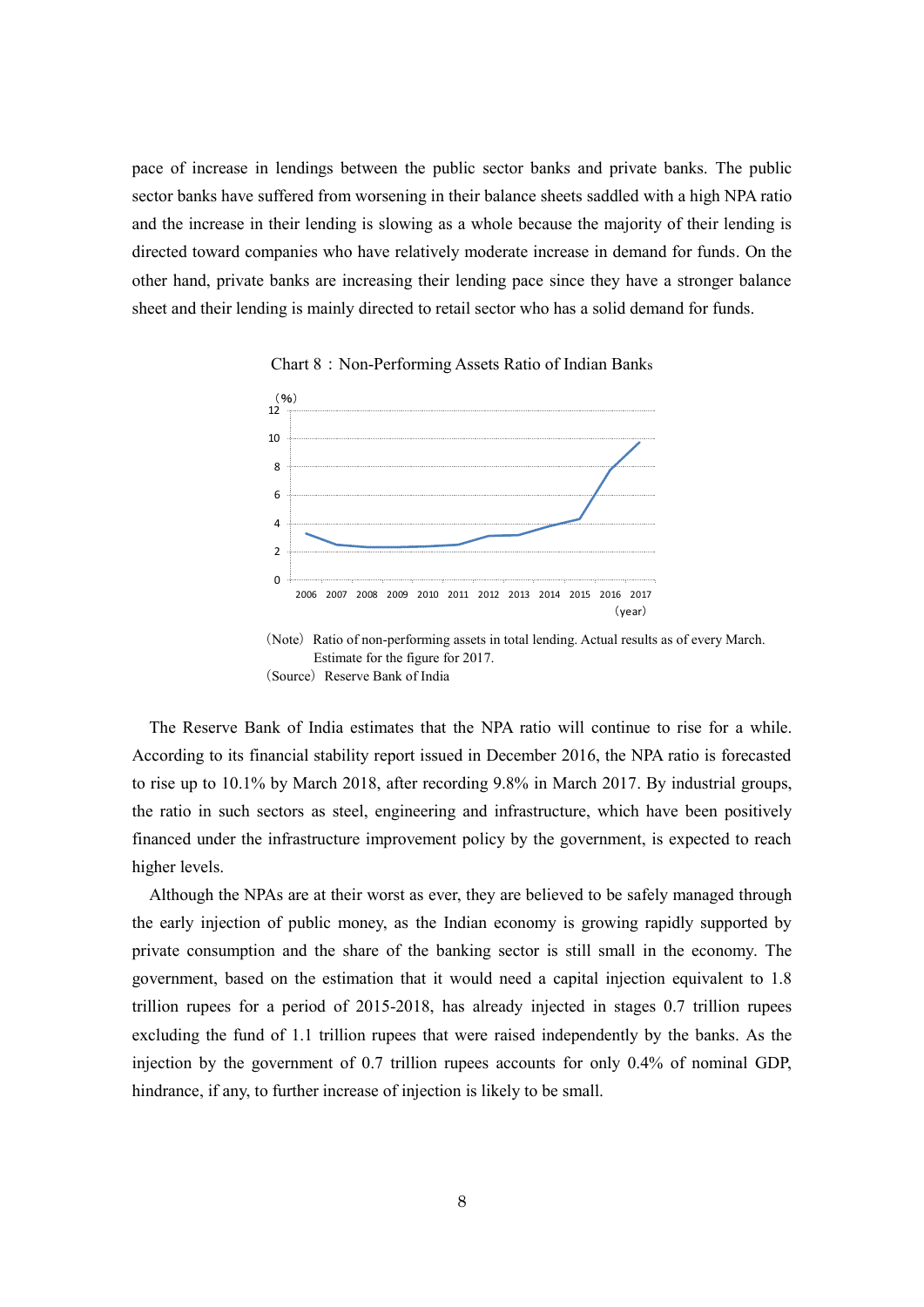#### **5**.**Consistency of Policy Stance after Retirement of the Former Governor Rajan**

On September 4, 2016, the governor of the central bank Raghuram Rajan retired from the top post of the Reserve Bank of India, and his post was succeeded by the then deputy governor Urjit Patel. Mr. Rajan enjoyed a deep confidence of the market as an inflation fighter who was rather cautious to lower the interest rates than to promote growth. Therefore, when Mr. Patel, who was regarded as much closer to Prime Minister Modi, succeeded Mr. Rajan, there was a voice of concern from some market participants that the independence of the central bank and the restrictive monetary stance previously taken might be altered. The concern became stronger when the interest rate cut was decided at the monetary policy committee on October 4 against a backdrop of majority market expectations for no change of policy rates.

Nevertheless, since the governor Patel had taken charge of monetary policy including financial reforms and disposal of NPAs under the former governor Rajan, it is hard to consider that he suddenly turns to become a dove and continues to lower the interest rates aiming at underpinning the economy. In fact, the central bank decided to leave the rates unchanged at the monetary policy committee held on December 7. In February this year, the bank adjusted its monetary stance from easy money to neutral while maintaining its interest rates unchanged. Reflecting this cautious stance of the central bank against easier monetary policy, a sense of anxiety toward governor Patel has been gradually corrected. It can be judged, therefore, the risks are not so large that the central bank will shift away from its cautious anti-inflationary stance taken in the days of Mr. Rajan, or the bank is managed in a way that would impair its independence.

### **6**.**Influence of the US Trump Administration on the Indian Economy**

The Unite States has been adopting a protectionist trade policy under the new Trump administration which came into office on January 20, 2017. President Trump had publicly stated that he would retrieve the trade surplus and jobs the US has lost due to a free trade policy. At this point, however, it is unclear to what extent the administration can implement its protectionist policy. Further, the statements of President Trump suggest that its protectionist policies are targeted mainly to China and Japan, with no concrete reference to India. The U.S. trade deficit with India is comparatively small at \$24.3 billion in 2016, which is less than a tenth of the U.S. deficit with China (\$347 billion). Taking this into consideration, it is quite unlikely that India will be subject to notable sanctions.<sup>4</sup>

The manufacturing companies like major auto makers which have production bases in

-

<sup>4</sup> The deficit with Japan recorded \$68.9 billion in 2016.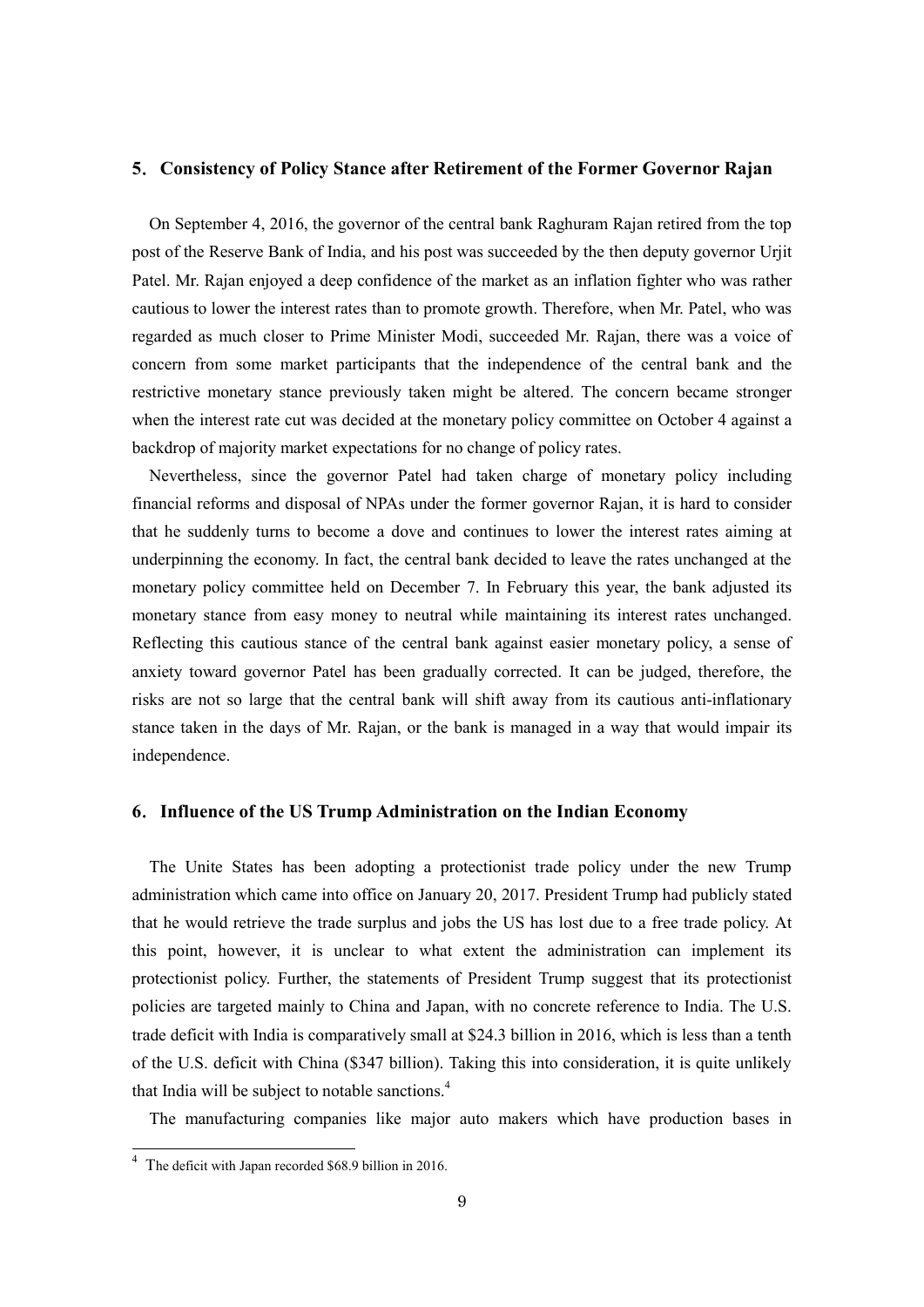Mexico and export their products to the U.S. taking advantage of the NAFTA, including the US companies, are likely to be subject to a sanction of high tariffs depending on their behavior. However, differing from the U.S. and Japanese manufacturing giants like big auto makers, the number of the Indian companies that have a production base in Mexico is limited and therefore the impact of a sanction, if any, will be quite small.

In the meanwhile, the U.S. expressed its withdrawal from the Trans Pacific Partnership Agreement (TPP) that has already reached a broad agreement. As India did not participate in the TPP negotiations, there was a concern that the products of India might lose competiveness among the exports to the U.S. if the TPP took effect under the participation of the U.S. Therefore, the withdrawal of the U.S. from the TPP negotiations is highly likely to prove to be beneficial to India.

In these situations, what is seen most influential to India among the policies of the new U.S. administration will be a tightening of conditions for issuing H-1B visas to foreign workers in specialty occupations. Indian workers account for more than half of issuance of such visas. If the U.S. IT companies happen to face difficulty by the unavailability of Indian technical experts, the IT related exports of India to the U.S. will be adversely affected.

In general, it can be said that the impact on the Indian economy of the economic policies of the U.S. Trump administration will be small, but caution is needed to the development of the visa policies to the specialty workers.

#### **7. Widening Income Gaps in India**

It is often pointed out that the high growth in the Indian economy has not necessarily contributed to the elimination of poverty or improvement of earnings of the low income earners. This aspect will need a special attention as a risk factor that might threaten the robust economic performance.

South Asia is a region, along with Sub-Sahara Africa, that has a high percentage of poverty group and India is outstanding among them. Specifically noteworthy is the fact that its poverty ratio is higher than in Bangladesh, Pakistan and Nepal despite India has a larger GDP per capita than these three countries. It suggests that the economic development has a smaller contribution to the elimination of poverty. (Chart 9)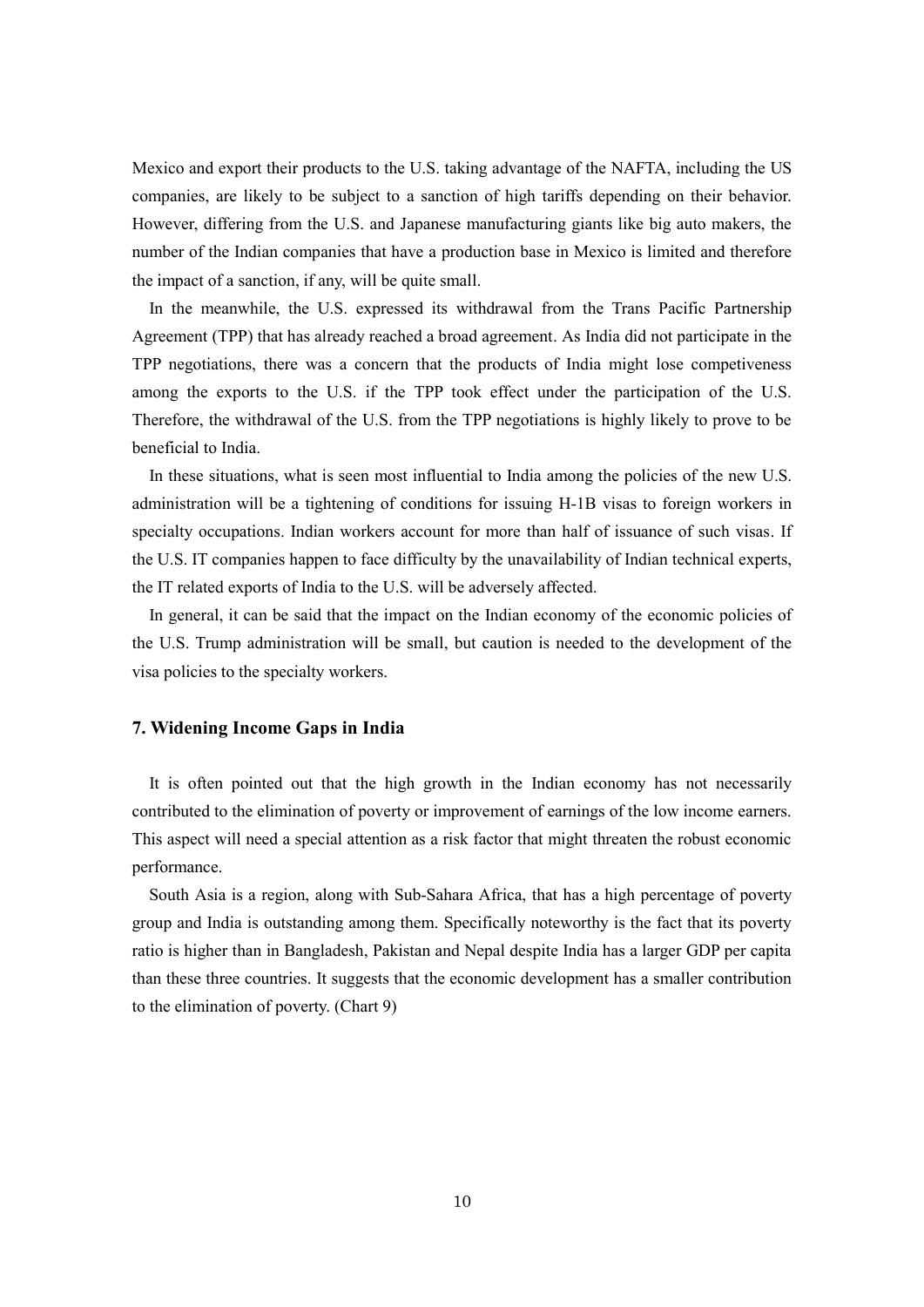|            | Per Capita GDP | Poverty ratio |                |
|------------|----------------|---------------|----------------|
|            | as of 2015,USD | %             | Reference Year |
| South Asia | 1.538.45       | 15.1          | 2013           |
| India      | 1,593.26       | 21.2          | 2011           |
| Bangladesh | 1,211.70       | 18.5          | 2010           |
| Nepal      | 743.32         | 15.0          | 2010           |
| Pakistan   | 1.434.70       | 6.1           | 2013           |
| Sri Lanka  | 3,926.17       | < 2.0         | 2012           |

Chart 9: Income level and Poverty Ratio in South Asia

(Note) Poverty ratio refers to the percentage of the people living with less than \$1.9 (PPP) a day in the total population。

(Source) "World Development Indicators", World Bank

According to Prof. Amartya Sen, a hallmark economist of India, and others, economic growth has a very limited influence on the social welfare, and the increase of wage and income of most workers other than high-skilled workers is very slow<sup>5</sup>. They advocate the importance of the development of such public services as school education, healthcare, and supply of safe water for the welfare improvement in the developing countries.

# **Conclusion**

In India, structural reforms have been steadily implemented under the Modi administration, including the measures for improvement of infrastructure and simplification of taxation system that are aimed at attracting foreign investment. With these efforts, the economy is considered to keep its robust pace in the foreseeable future. On the other hand, there are risk factors such as (i) a rise of Non-Performing Assets problems, (ii) acceleration of inflation due to a re-bump of oil prices and expansion in the current account deficit, (iii) retarded elimination of income gaps.

As for the NPAs, the possibility that the resolution process will be delayed is low as the injection of public money constitutes only a smaller portion of the economy since the share of the banking sector is still small. The central bank under the control of new Governor Patel that should play an important role in the resolution of the NPAs is expected to follow the policy stance taken by the previous governor Rajan. Taking this into consideration, the possibility will be small that the NPA problem of the banking sector will lead to a serious credit squeeze.

What requires more caution will be the possibility that the oil prices will show a prominent sign of appreciation in the international commodity market after the end of lower oil prices which contributed thus far to the robust performance of the economy together with the progress of the structural reforms and the possibility for a delay in the alleviation of income gaps.

Oil prices have stabilized at low level for the past two years, exerting favorable impacts on

 5 Jean Drèze & Amartya Sen (2013) An Uncertain Glory: India and its Contradictions, Princeton University Press